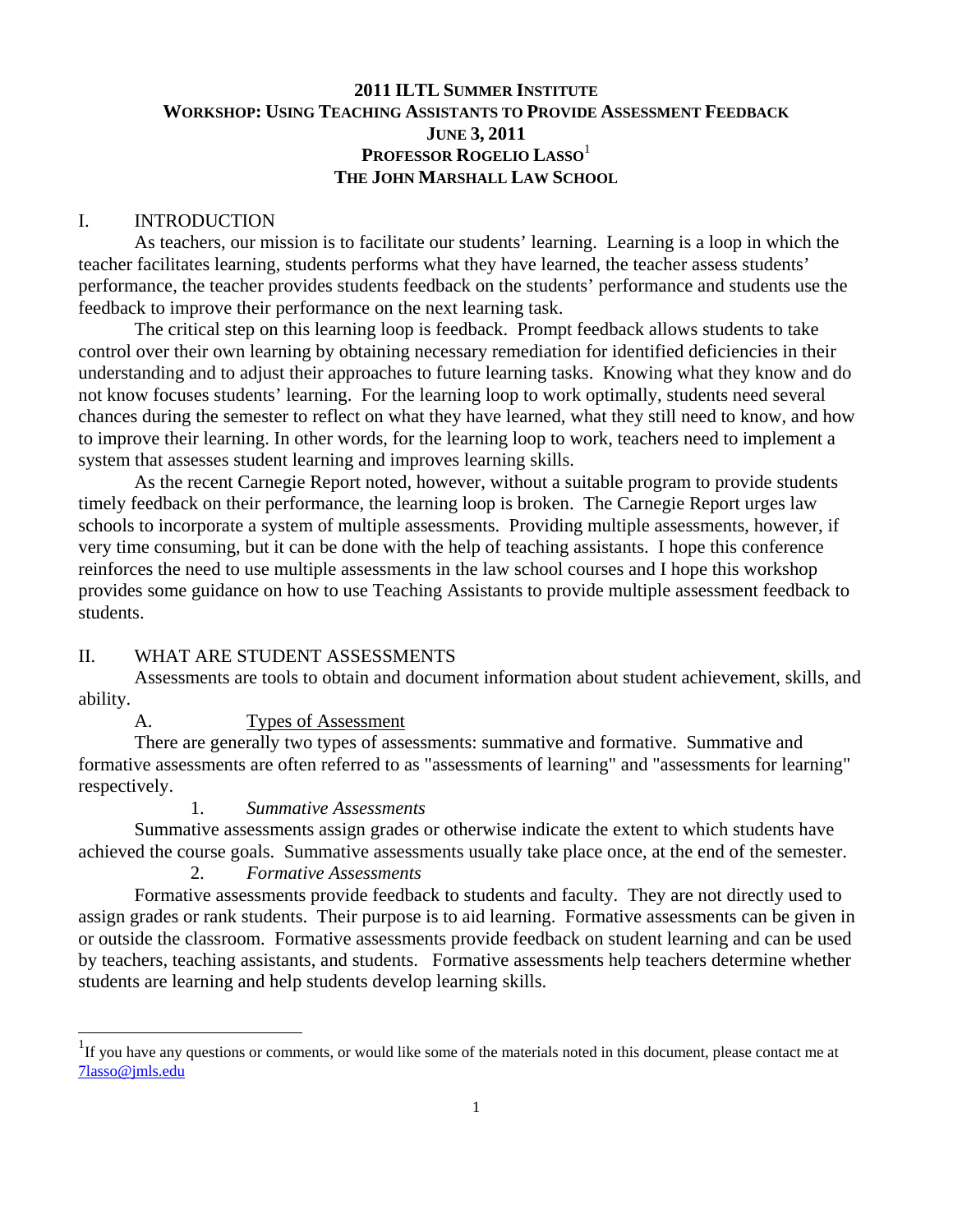# III. TEACHING ASSISTANTS AND THE LEARNING LOOP

### A. *Learning Loop Requires Multiple Opportunities for Prompt Feedback*

 For the learning loop to work optimally, students need several chances during the semester to reflect on what they have learned, what they still need to know, and how to improve their learning. And, for the feedback to be effective, it must be prompt; a few days is ideal. That way, not only is the feedback fresh but it can be repeated several times throughout the semester.

# B. *The Role of the TAs in the Learning Loop*

1. Providing Feedback is Very Time Consuming

 Providing meaningful feedback on an individual basis requires a great deal of time. Simply stated, one person can not provide prompt and detailed assessment feedback on 8 to 10 essay writing assessments to 80 students during the semester.

2. Teaching Assistants Can Help Faculty Provide the Feedback

 Teaching Assistants (TAs), if properly trained, can provide the detailed feedback that will assist all students in developing their analytical and self-learning skills.

# IV. HOW TO USE TA'S IN LARGE CLASSES

 The role of Teaching Assistants in law school is varied, including, monitoring outlines, keeping track of students' progress, and providing students with tips on the transition from undergraduate to law school. However, their primary role is to help teachers provide feedback to students.

A. *Providing Individual Feedback to Students on Multiple Formative Assessments*

 After completing readings and class discussions on a given concept, students are guided to download the appropriate formative assessment(s) from the course web page. Upon completing each assigned assessment, students send their answers to their TAs. Students must submit their answers by a deadline, usually Friday evening. Upon receiving the students' answers, the TAs provide students with a sample answer/evaluation sheet for students to self-evaluate their answer. The TAs "grade" each of their 8-10 answers using a sample answer/evaluation sheet and they set up individual meeting times for each student beginning early the following week. This assures that students get feedback on their assessment within days of turning it in.

 TAs provide each of their students both written and oral feedback on each assessment by "grading" the formative assessments and sitting down with each student to provide them one-on-one oral feedback on each of the essay exams. TAs use a very detailed sample answers with descriptive criteria (and later numerical scores) which I provide to them to score the essay assessments. During their meeting with each student, TAs discuss the answer and use their experience as well as the student's own selfevaluation to help each student identify weaknesses and develop strategies to improve her or his performance on the next assessment.

## V. HOW TAS IMPROVE TEACHER'S JOB AND STUDENTS' PERFORMANCE

A. From the teacher's perspective

1. Better class discussions

 Receiving prompt feedback so they improve their analytical skills results in much better prepared students on a day by day basis.

2. Better performance in summative assessments (graded exams)

 Even by the midterm, I see few papers which lead me to question whether the student is actually enrolled in my class. Even the students whose performance on the final falls below average due to the mandatory curve write answers that are at least well within the ball park.

B. From the students' perspective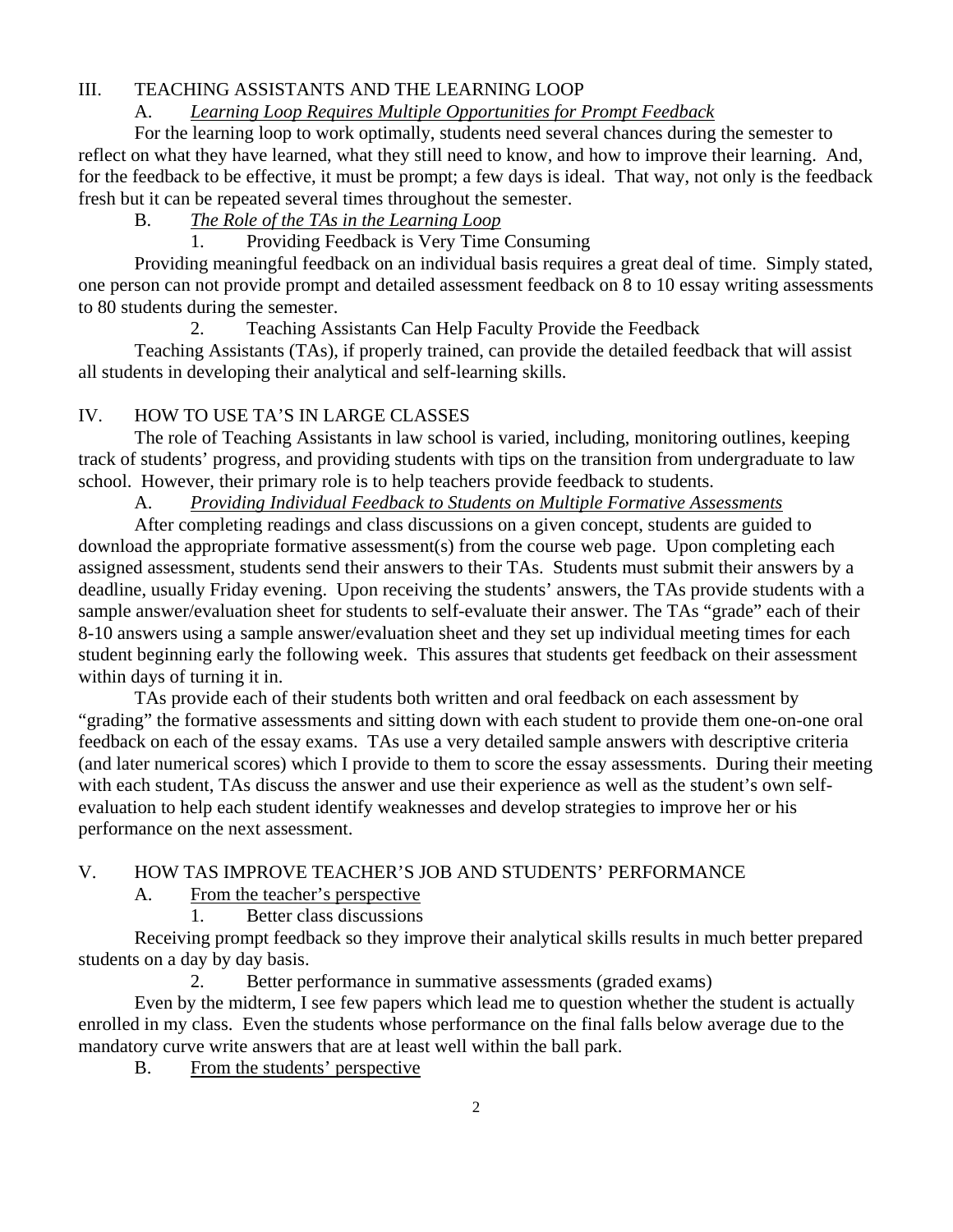1. Less anxiety about class discussion

 Regular and repeated individual written and oral feedback from their TAs helps students feel more confident about how to analyze cases and resolve legal problems during class discussions.

2. Less anxiety about law school in general

 End-of-the-semester final exams not only do little to help students learn, they are a source of needless stress and frustration to students. The constructive feedback provided by TAs help students feel more in control of their learning, reducing the anxiety about law school. Students with better developed learning skills, feel more confident and are more likely to perceive their law school experience as positive.

3. More likely to perform better on the bar exam.

 Students in my first semester Torts classes have significantly outperformed our school's bar passage rate.

### VI. CHOOSING TEACHING ASSISTANTS

A. The Right Combination of Competence and Temperament

 The most effective TAs are those who not only have demonstrated competence but, just as importantly, are good communicators and have the right temperament. They must be competent to provide clear, useful feedback. They must be very good at written and oral communication so students understand how to improve their skills. They must be patient to deal with recurrent questions without making students feel foolish. They must have empathy to develop rapport with and gain the trust of their students. They must never be dismissive of students' concerns.

 Choosing your first TAs requires that you carefully observe your students throughout the semester to determine those who possess the qualities to be effective Teaching Assistants. After that, you can use your current TAs to help you choose future TAs.

B. Students Identified by Their Teaching Assistants

 By mid-semester, ask your current TAs to begin identifying students who demonstrate the desire to learn, work ethic, and temperament to become good TAs. You can then begin to monitor these students' performance in assessments, in class and, if possible talking to them one-on-one.

 By the end of the semester, discuss with current TAs the progress of some of the previously identified potential Teaching Assistants. Often these students will have expressed a desire (to you or their TA) to become TA.

 By the end of the semester, approach these students (as well as any you have independently identified) and ask them to apply to become TAs for your next class.

C. Students Apply to Become Teaching Assistants.

 After the semester ends, send an e-mail to the whole class asking students interested to respond with a detailed description of their background, why they want to become Teaching Assistants and what attributes they believe will make them good TAs. Not surprisingly, most of the students who will apply to become TAs are students who had been earlier identified by current TAs.

D. Choosing the Teaching Assistants

 Based your observations, the applications and the feedback from current TAs, it will be relatively easy to find the number of students you will need. I choose the number of TAs based on the size of the class. My classes are usually around 80 students so I will have 9 TAs and one Supervising TA. This way, each TA will have 9 students and the Supervising TA can concentrate on training and helping out the other TAs. Every semester I try to have a mix of TAs, with some who were students the previous year, some who have been TAs once before, and at least one or two who have been TAs twice before.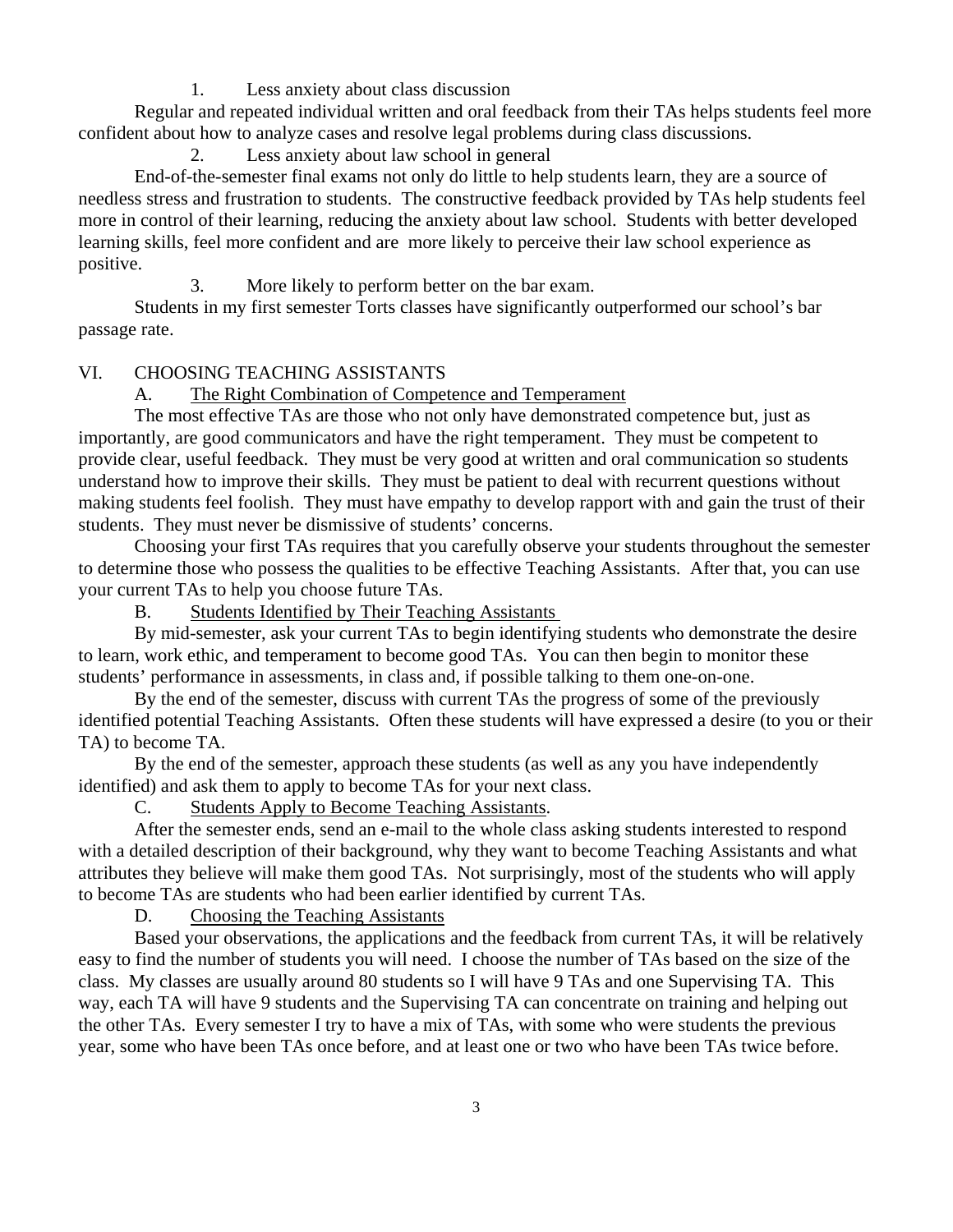These senior TAs are usually 3Ls, and their experience is invaluable. It is from these senior TAs that I usually choose the Super TA.

E. Choosing the Supervising Teaching Assistant

 The supervising TA is a critical factor in training TAs. The supervising TA not only observes the new TAs and offers suggestions to improve their performance but also engages in the one-on-one training of TAs on a variety of issues, including how to provide effective assessment feedback to students. Although each TA will be assigned 8-10 students, the Super TA is assigned few, if any, so s/he will have time to observe and train the TAs.

1. Feedback from current students

 Ask students several times throughout the semester to give you feedback about their TA experience; asking what they like about the TA experience and how it could be improved. Most students like their TA experience and understand how it is helping them improve their performance; a few may complain (usually about incompatible meeting times with their TA); and several will rave about their TA experience.

2. Feedback from Current Supervising TA

 Because the current Super TA closely observes all the TAs at work, she or he can often offer particularly valuable feedback about the TAs who may be best suited to become future Supervising TAs. 3. Your own observations during various meetings with TAs.

 Most TAs seem to very much like the TA experience but a few will be very enthusiastic about it. These TAs put in extra time with students, often offer ideas of what is working particularly well for their students, and seem to enjoy their students' progress. There will be one or two TAs who seem specially talented and dedicated. Not surprisingly, those are often the ones who the students rave about. Not surprisingly either, these TAs are also ones who have been TAs at least once before.

4. Interview the potential Supervising TA.

 I usually have at least two TA s who are likely to make very good Supervising TAs. I meet with them to find out if they are interested and have the time to become the Super TA.

 Although picking the Super TA is a time consuming endeavor, it is time well spent because their assistance is critical to the success of the assessment program.

# VII. TRAINING TEACHING ASSISTANTS

A. *The Teaching Assistant Handout*

 The first thing I provide new TAs is a Handout with information on topics ranging from (a) the benefits, and requirements of the TA Experience; (b) professionalism; (c) the format and length of meetings with Students; and (d) how to provide written and oral assessment feedback.

B. *Meetings During the Weeks or Months Prior to the Beginning of the Semester*

 To go over the TA Handout and the assessments for the coming semester. To train the TAs on how to provide assessment feedback (more on that below). To go over scoring sheets for each assignment. To learn to get a sense of the characteristics of good, average and poor assessment answers. (See Poor/OK/Good Exercise below) To get feedback from prior TAs on how to improve assessment exercises. To get TAs to know each other well so they work together better

C. *Regular Meetings During the Semester*

 To get feedback on students' performance in assessment exercises. To share what is working and try to figure out how problems can be resolved.

# VIII. TRAINING TAS TO PROVIDE ASSESSMENT FEEDBACK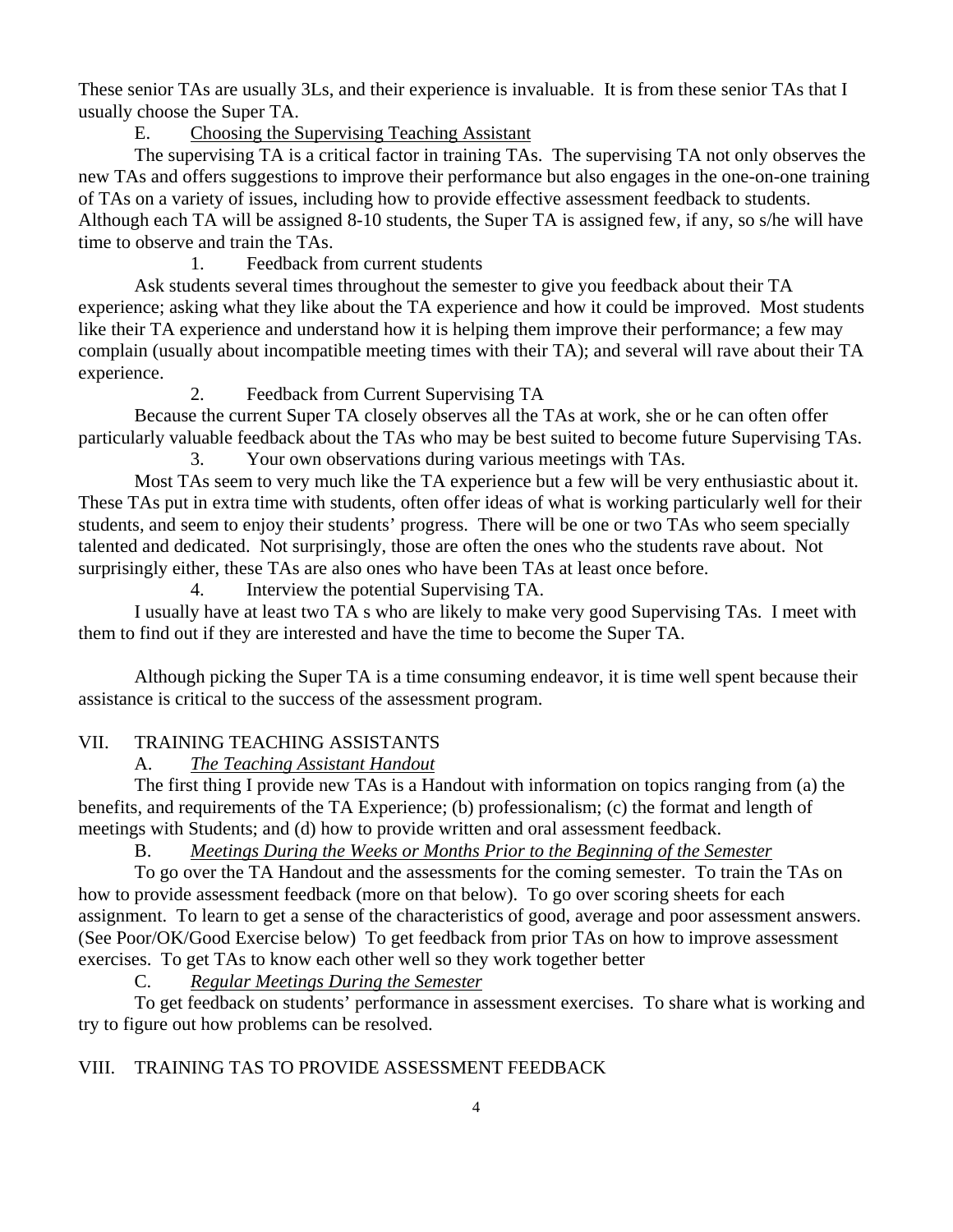### A. Summer Reading

 Before the beginning of the semester, TAs should read the assessments that will be given during the semester as well as the feedback rubrics for each assessment. This will allow them to become familiar with the assessments and to ask for clarification regarding any questions they may have.

### B. Training the Supervising TA

 Although the Super TA has been a TA, it is important to further train her or him on how to provide assessment feedback. Before the beginning of the semester, I have the Super TA observe me scoring three previous student answers to one of the early "graded" formative assessments. I explain the reasons why I score each answer and we discuss what criteria to look for when scoring answers. The Super TA then scores two different answers from the previous semester, using the approach we previously discussed. We have further discussions aimed at making sure the Super TA understands my underlying reasoning for how to provide feedback. The Supervising TA will use a similar approach when training the TAs to provide feedback to students.

# C. Meeting with All TAs Before the Semester Begins

 The first meeting with all the TA s and the Supervising TA is very important. This meeting should take place about a week prior to the start of the semester. Most of my TA s work full time until the start of the semester so the meeting is usually around 6 pm on a workday. I provide sandwiches, sodas, water, and wine. I begin by stressing the professionalism aspects of being a TA, analogizing being a TA to working for a senior attorney in a small firm. I go over the TA Handout and I (or the Super TA) answer any questions the TAs may have about the TA experience. Each TA brings her or his schedule so the Supervising TA can set up individual meetings to discuss how to provide assessment feedback

D. Training Teaching Assistants To Provide Helpful and Consistent Feedback

 For the assessment feedback to help students develop their self-learning skills it must be: Clear and thorough, so the student understands what they need to improve in a given assessment and, most importantly, how they can improve their performance. Feedback must also be consistent. In order for students to trust that their TA is providing them with valuable feedback, each TA's feedback must be consistent. In other words, it is not necessary that all TAs score assessments with the same level of harshness but it is critical that each TA provide her or his students with the same level of harshness for all assessment feedback.

 Teaching Assistants must be patient and sympathetic. Stress to TAs from the beginning that their job is not simply to score their students' work but rather to insure their success in the class. For that reason, they must make sure that the assessment feedback they provide is constructive and that they demonstrate to their students that their job as TAs is to help them succeed!

#### 1. Dual Grading Exercises

 The first two formative assessments I give are based on the same fact pattern. The first problem is an issue spotting one where students are asked to identify the potential claims and defenses in the fact pattern. The second problem requires students to engage in simple analysis. For both problems, each TA and the Supervising TA score the same couple of student answers. The Supervising TA will compare the scores and discuss the assessment feedback with each TA. This helps the TAs get a better sense of what the teacher is looking for in student answers as well as help them provide more consistent feedback to the students.

#### 2. The Poor/OK/Good Exercise

 One of the earliest training exercises for new Teaching Assistants is the Poor/OK/Good Exercise, which seeks to start to get TAs to distinguish the characteristics that separate poor, average, and good essay answers. The Supervising TA administers this exercise very early in the semester, before students turn in their first assessment answer.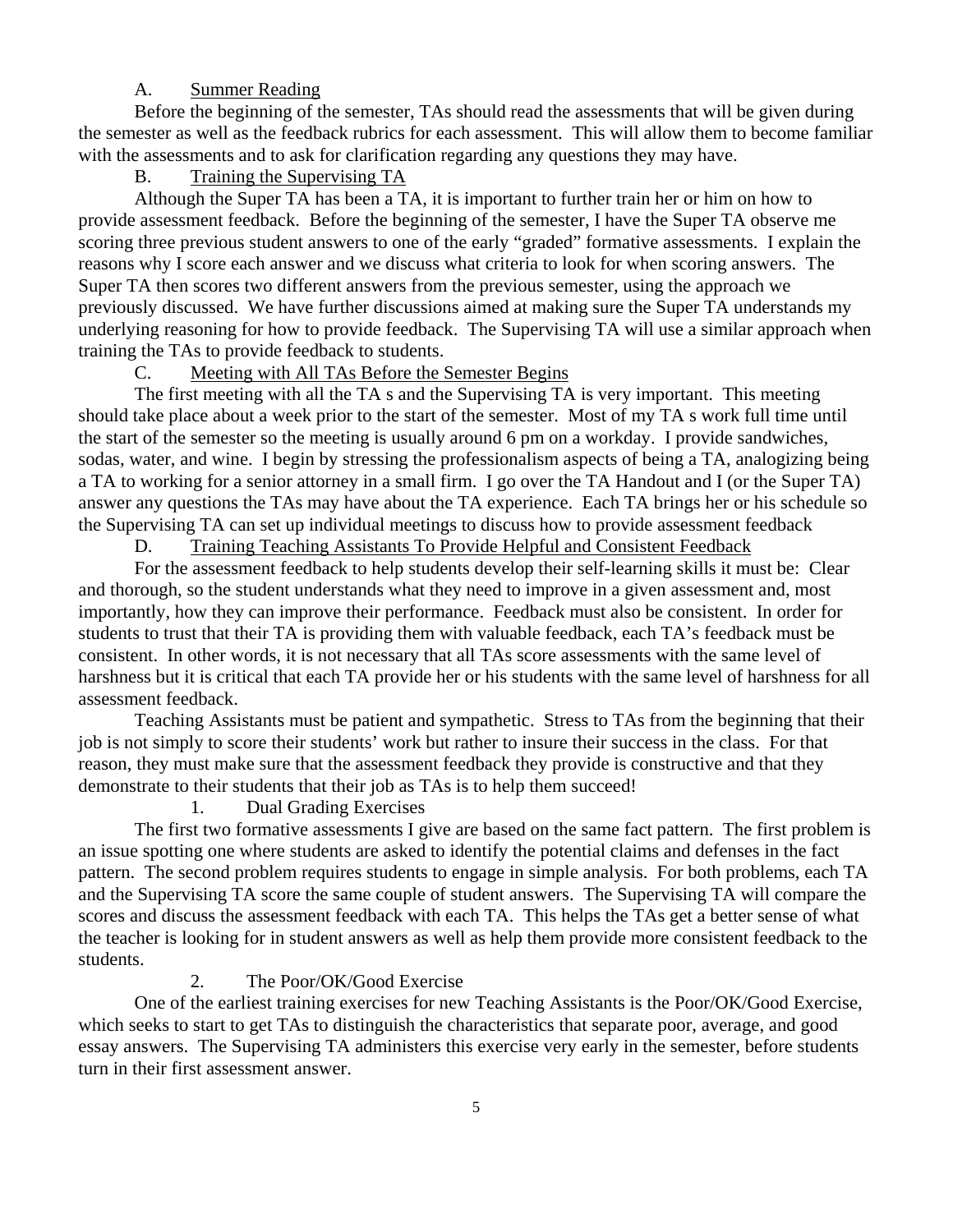We will engage this morning on an abbreviated version of how I train my Supervising Teaching Assistants to provide formative assessment feedback.

#### **WORKSHOP EXERCISE**

 First, take a couple of minutes to read the problem in the next page (Page 7). This is one of the earliest formative assessments I give my Torts students, usually after about 4 classes. It is fairly simple, requiring analysis of one of the elements of the defense of self-defense.

 Second, quickly read the 3 student answers on page 8. One is a poor answer, one is an average answer and the other is a good answer.

Third, let's review the descriptive criteria to "grade" the answers:

*Limited proficiency* (Answer is incomplete and overly simplistic. It does not reflect understanding of the issue being analyzed or it does not analyze the correct issue; it fails to clearly identify the relevant rule, it focuses on the D's subjective belief, and the analysis fails to make the key argument - that a jagged broken glass is deadly force so that shooting P with a 22 caliber gun was equivalent to the threat);

 *Basic competence* (Answer indicates knowledge of the issue, and identifies the correct rule (even if definition of rule is not exacting) but analysis fails to or poorly makes the key argument);

 *Intermediate competence* (Answer indicates knowledge of the issue, and identifies the correct rule vertbatim (not paraphrased); and analysis indicates understanding of the key argument even if argument is not completely clear);

 *Advanced proficiency* (Answer indicates knowledge of the issue, and identifies the correct rule vertbatim. Uses an objective standard, and the equivalency argument is clear and well articulated).

 Fourth, take 5 minutes to "Grade"one of the answers using descriptive criteria in the evaluation on pages 9-10.

 Fifth, we will discuss the feedback that would help the student perform better in the next assignment.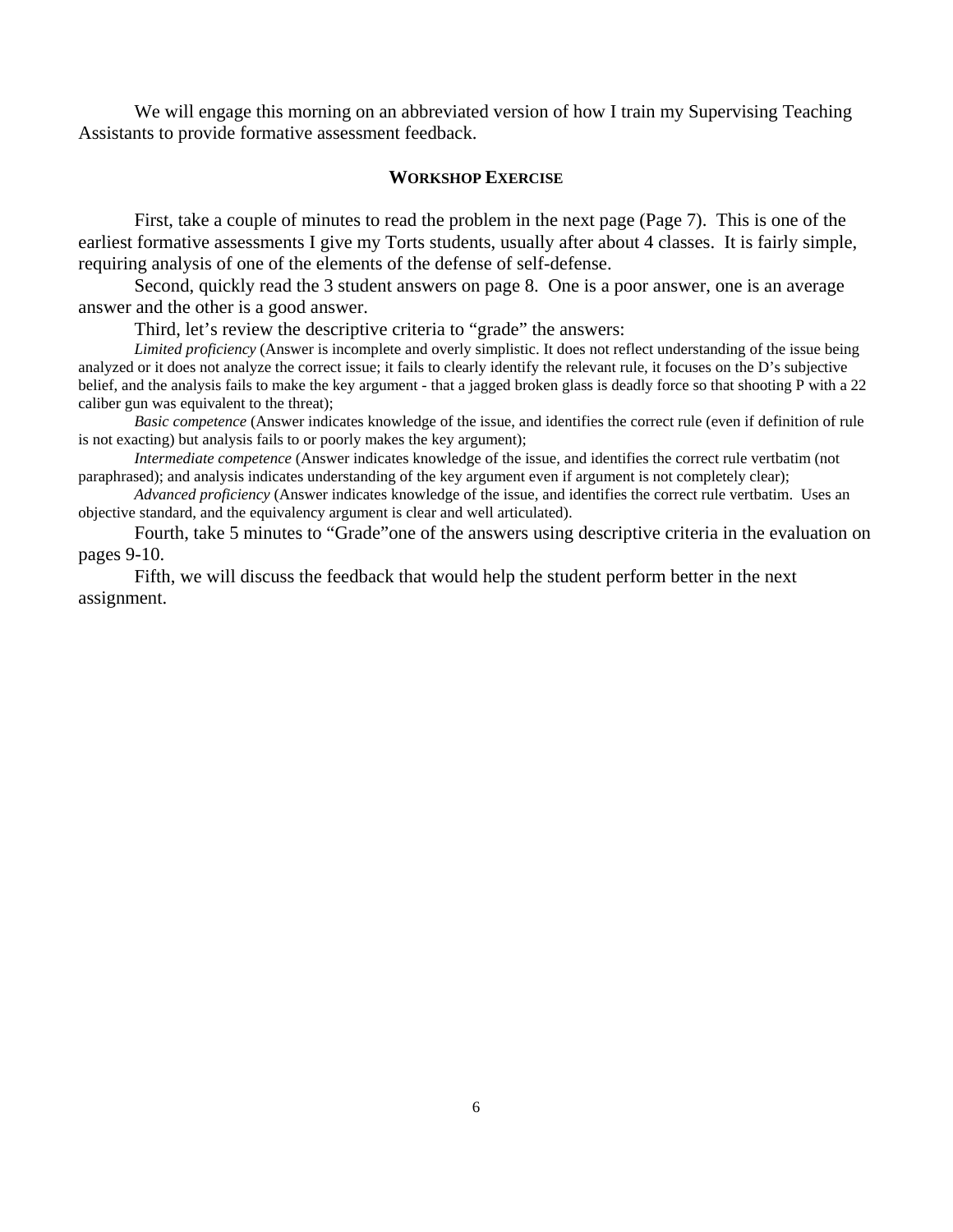### **2011 ILTL SUMMER INSTITUTE WORKSHOP: USING TEACHING ASSISTANTS TO PROVIDE ASSESSMENT FEEDBACK JUNE 3, 2011 PROFESSOR ROGELIO LASSO THE JOHN MARSHALL LAW SCHOOL**

#### Practice Problem

 You are an associate in the law firm of Arya, Enjurd & Hert. A week ago you were called to the office of Ms. Ima Hert, the firm's senior partner. Ms. Hert introduced you to 22-year-old Eric Cartman and handed you a complaint recently filed against him by Wendy Testaburger in Cook County Circuit Court. The complaint alleges that on the night of December 31 of last year, Testaburger and Cartman attended the New Year's Eve Gala at the Hard Place Pub, that shortly after midnight Cartman shot Testaburger in the arm causing her serious personal and emotional harm. The complaint seeks to recover \$75,000 for Wendy's injuries. During his deposition, Cartman admitted that he shot Wendy but claims he had no choice. Cartman testified that on the night in question, he and Wendy attended the New Year's party together. They arrived at Millennium Park at 8 p.m., had dinner, then proceeded to dance and drink Cosmopolitans (a vodka & cranberry juice cocktail) until shortly before midnight when they switched to champagne. While standing in the crowded dance floor after the new year's eve toasts, Wendy and Eric got into an argument over whether the five U.S. Supreme Court justices who halted the Florida vote were acting as political proponents for candidate George Bush, not as impartial judges. Cartman testified that the argument got heated and that suddenly, Wendy, an ardent Al Gore supporter, broke her champagne glass over the railing that separates the dance floor from the dining area and charged at him with the jagged broken glass. Cartman, a huge Bush fan, maintains he had no choice but to quickly reach into his pocket, pull out his snub-nosed .22 caliber revolver and shoot Wendy. He maintains that he was careful and aimed at her arm so as not to seriously injure Wendy. Ms. Hert would like you to answer the following questions: 1. *Argue that in shooting Wendy, Eric used reasonable force*; 2. *Argue that in shooting Wendy, Eric did not use reasonable force*

### **Instructions**

You have 15 minutes complete the problem.

This is an semi-closed book exercise. You may refer only to the outline of the materials studied so far this semester.

Read each question carefully. Pay close attention to the facts and to what the question is asking. Think before you write. Organize your answer. The best way to organize your answer is to write a sketch outline before you start writing.

For each issue you are resolving, identify the rule you will use to resolve the issue, then perform your analysis under a section labeled "analysis."

Torts issues are very heavily fact based so make sure you use all the facts you need to make your arguments on behalf of the parties. I have included all the facts I think you will need to answer the questions. If a necessary fact is missing, please identify it in your answer and explain how it affects your conclusion. Nothing is intentionally ambiguous. If anything about a question appears to be ambiguous, decide what you think is meant, tell me what you think is meant, and answer the question accordingly.

Assume, unless otherwise instructed, that the case described in the problem takes place in a majority jurisdiction.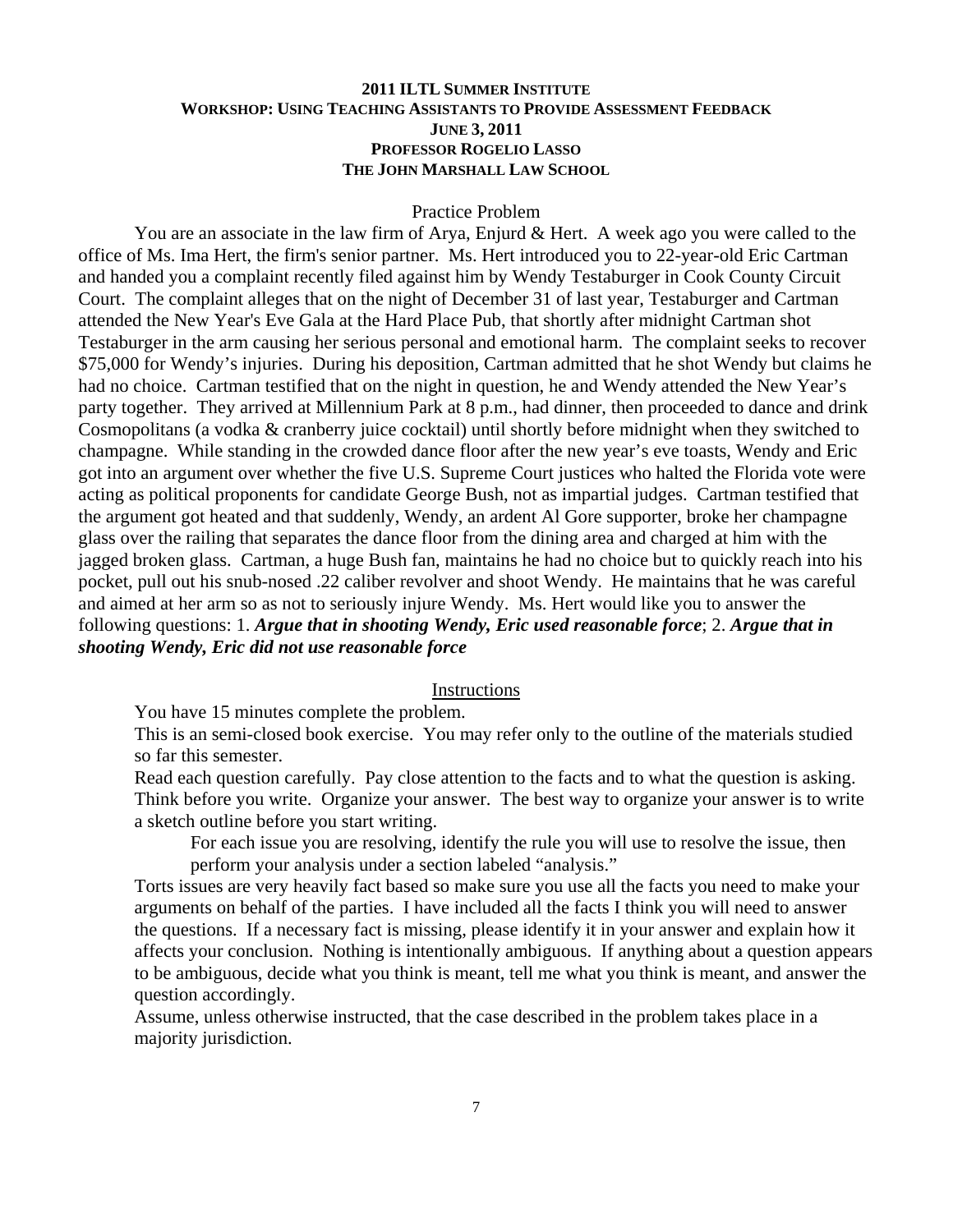#### Student Answers

### **Student # 001**

# 1. *Argue that in shooting Wendy, Eric used reasonable force.*

 Eric felt that his life was endangered by Wendy charging at him with the jagged edge of a broken glass, so he did what he thought would stop the harm from taking place. He said that he made sure to shoot the defendant in the arm, so that she would not sustain any serious injuries.

# 2. *Argue that in shooting Wendy, Eric did not use reasonable force.*

 Wendy charged at him with a broken glass, and instead of attempting to disarm her, Eric chose to shoot her in the arm.

# **Student # 002**

# 1. *Argue that in shooting Wendy, Eric used reasonable force*

 In shooting Wendy, Eric used reasonable force. Wendy was threatening Eric with a jagged, broken glass, which could surely result in serious bodily harm in the form of cuts and heavy bleeding. Because Wendy was also charging at him, Eric had a reasonable belief that Wendy was about to imminently harm him with the broken glass, and he had no time to "resort to the law" by asking for assistance or by asking Wendy to stop. Eric also had no time to break his own glass over the rail and match Wendy's "force", which involved an item that she was carrying at the time. Eric's responding force was a small-caliber gun, an item that he was carrying at the time and the only reasonable item at his disposal that he could have used to stop Wendy.

# 2. *Argue that in shooting Wendy, Eric did not use reasonable force.*

 In shooting Wendy, Eric did not use reasonable force. A gunshot can inflict serious injury (or death), no matter where the bullet enters the body, whereas a cuts from broken glass may only be severe depending where on the body they are inflicted, e.g., major arteries. Because the effect of a gunshot is likely to be far more serious than cuts from broken glass, Eric's use of force was not commensurate with Wendy's threatened force. Eric could have also easily stepped out of the way or dodged Wendy, which would have drawn the attention of others in the room and most likely resulted in an intervention, preventing the harmful contact altogether. For these reasons, Eric's gunshot was not a reasonable defense to Wendy's threatened harmful contact.

# **Student #003**

# 1. *Argue that in shooting Wendy, Eric used reasonable force.*

 The facts state that the dance floor was crowded. This means that Cartman would not have been able to get away fast enough to avoid being cut by the glass that she was charging at him with. Cartman had apparent necessity of self-defense to inflict a minor wound on the arm of Wendy's in order to stop her from slicing him with the jagged glass. Cartman's point to aim for her arm to forestall the attack instead of a more vital part of her body such as the abdomen or face shows force used was reasonable.

## 2. *Argue that in shooting Wendy, Eric did not use reasonable force.*

 The fact that Wendy had to "charge" at Eric means that there was time to think. There was enough time for Eric to pull out his gun and "carefully aim…" it. At no time did Eric say, "Stop or I'll shoot!" Therefore, Eric did not give Wendy reasonable time to stop. Instead he shoots her without warning.

There is also a big disproportion between the gun he used and the broken glass threat.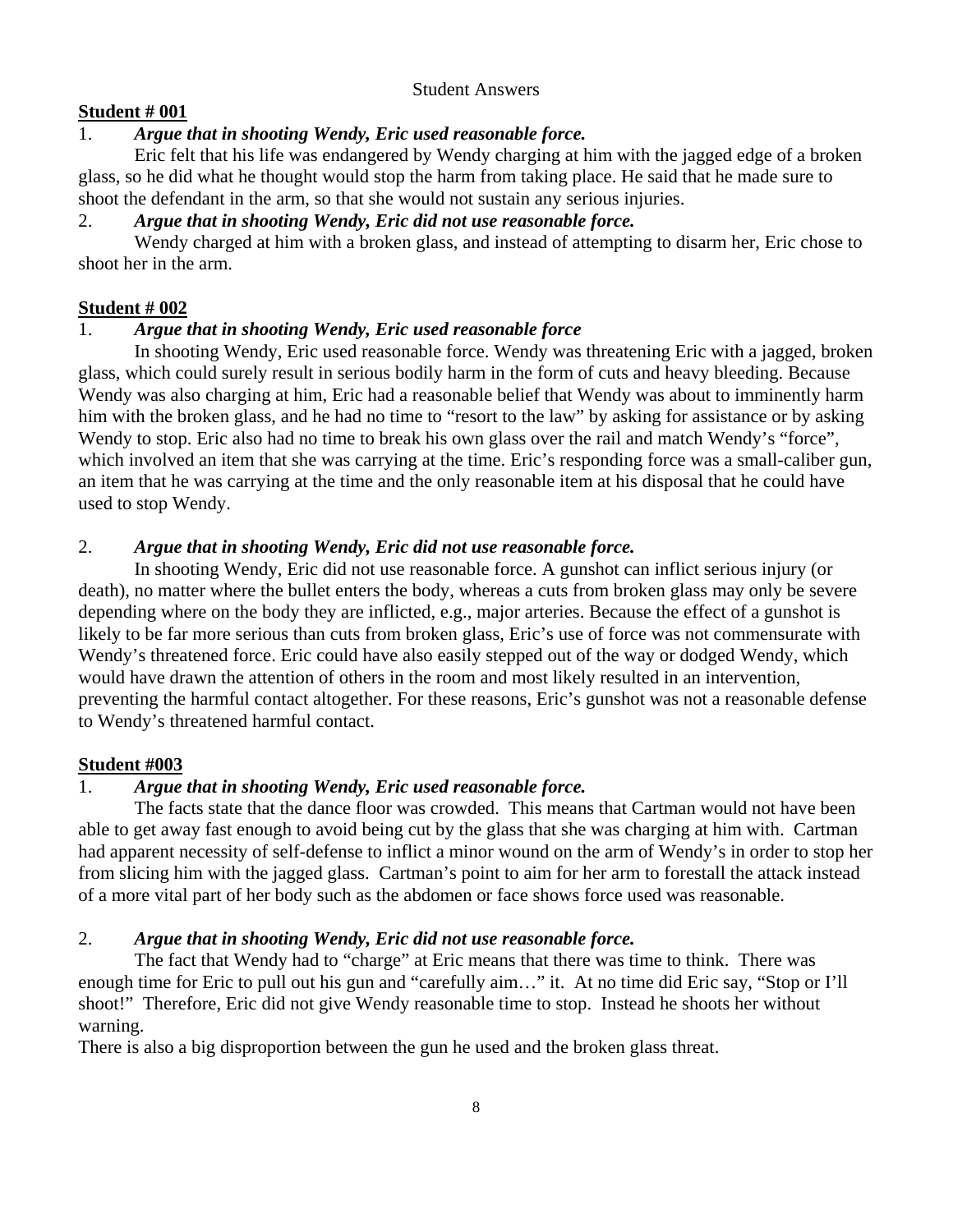#### **2011 ILTL SUMMER INSTITUTE WORKSHOP: USING TEACHING ASSISTANTS TO PROVIDE ASSESSMENT FEEDBACK JUNE 3, 2011 PROFESSOR ROGELIO LASSO THE JOHN MARSHALL LAW SCHOOL**

**EXAM** #

Problem: Evaluation Rubric.

 This practice problem designed to help build some of the skills needed for success in law school, namely: (1) extracting and understanding applicable legal rules; (2) ability to separate legally relevant facts from irrelevant facts; (3) ability to spot and describe the issues raised by the relevant facts – and the problem being analyzed; (4) ability to apply legal rules to the relevant facts in an organized and thorough manner.

 The focus of this problem is on how to apply facts to "black letter law" to determine whether one of the elements of the defense of self-defense (reasonable force) is met. Proper use of facts in one's arguments requires developing the ability to use words to paint a picture of what most likely happened–viewed through the prism of each party's perspective.

### 1. *Argue that in shooting Wendy, Eric used reasonable force.*

*[ISSUE] To answer this Q, you must determine whether D's shooting at P with a gun was reasonable force. This is the essential issue of the question. You can expressly identify it as such or go directly to the applicable rule.* 

 RULE: To determine whether D's action constituted reasonable force, the test is whether the force used was commensurate (equivalent) to the threat.

APPLICATION/ANALYSIS (model analysis):

 Eric's use of the 22 caliber gun was equivalent to the threat. Wendy attacked Eric with a jagged broken glass, which can cause death or serious bodily harm b/c the sharp glass can cut an artery or vein causing massive loss of blood. Therefore, Eric was privileged to respond with equivalently deadly force. As such, he was privileged to respond to the threat by shooting Wendy in the arm with a small caliber gun. Use of the gun, then, was a reasonable response to Wendy's use of deadly force.

EVALUATION CRITERIA (circle the level of competence for the student answer):

i. *LIMITED PROFICIENCY:*

 Answer is incomplete and overly simplistic. It does not reflect understanding of the issue being analyzed or it does not analyze the correct issue; it fails to clearly identify the relevant rule, it focuses on the D's subjective belief, and the analysis fails to make the key argument, that a jagged broken glass is deadly force so that shooting P with a 22 caliber gun was equivalent to the threat.

### ii. *BASIC COMPETENCE:*

 Answer indicates knowledge of the issue, and identifies the correct rule (even if definition of rule is not exacting) but analysis fails to make the key broken glass is equivalent to small caliber gun argument.

### iii. *INTERMEDIATE COMPETENCE:*

 Answer indicates knowledge of the issue, and identifies the correct rule vertbatim (not paraphrased); and analysis indicates understanding of the key argument of equivalency but argument is not clear.

### iv. *ADVANCED PROFICIENCY:*

 Answer indicates knowledge of the issue, and identifies the correct rule vertbatim. Uses an objective standard, and the equivalency argument is clear and well articulated.

FEEDBACK FROM TA: (how can the student improve their performance on the next assessment) \_\_\_\_\_\_\_\_\_\_

\_\_\_\_\_\_\_\_\_\_\_\_\_\_\_\_\_\_\_\_\_\_\_\_\_\_\_\_\_\_\_\_\_\_\_\_\_\_\_\_\_\_\_\_\_\_\_\_\_\_\_\_\_\_\_\_\_\_\_\_\_\_\_\_\_\_\_\_\_\_\_\_\_\_\_\_\_\_\_\_\_\_\_\_\_\_\_\_

\_\_\_\_\_\_\_\_\_\_\_\_\_\_\_\_\_\_\_\_\_\_\_\_\_\_\_\_\_\_\_\_\_\_\_\_\_\_\_\_\_\_\_\_\_\_\_\_\_\_\_\_\_\_\_\_\_\_\_\_\_\_\_\_\_\_\_\_\_\_\_\_\_\_\_\_\_\_\_\_\_\_\_\_\_\_\_\_